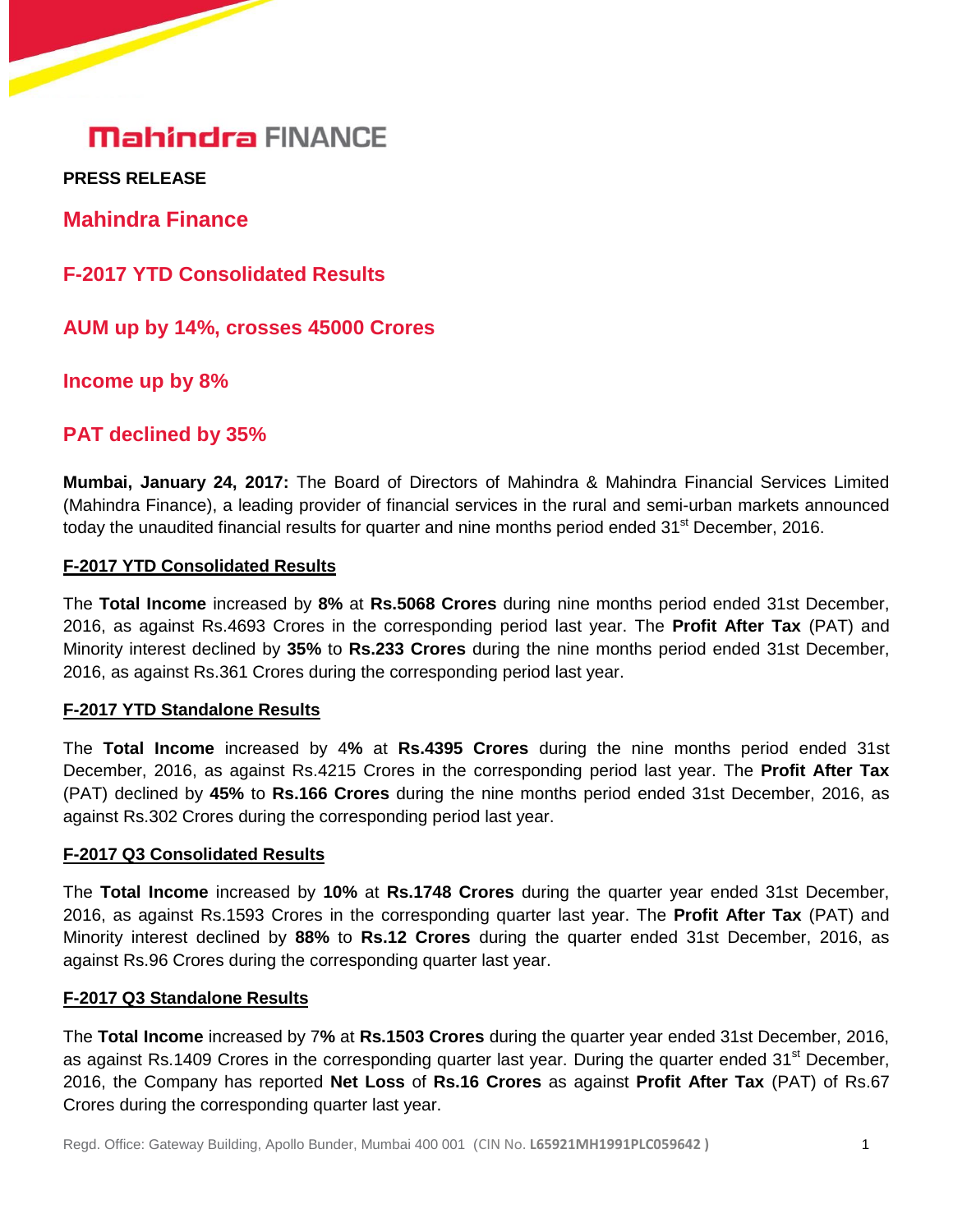## **Operations**

During this quarter, the Company's customer base has crossed **4.5 million customers**. The Company currently has a network of 1181 offices and Total Assets Under Management (AUM) of **Rs.45711 Crores** as on 31st December, 2016, as against Rs.40282 Crores as on 31st December, 2015, a growth of **14**%.

Mahindra Finance for the nine months period ended 31st December, 2016, has disbursed (value of assets financed) **Rs.23283 Crores** as against Rs.19896 Crores, registering a growth of **17%** over the same period previous year.

The Company follows prudential norms for income recognition, asset classification and provisioning for Non-Performing Assets (NPAs) as prescribed by Reserve Bank of India (RBI) for NBFCs and has also been making provision on an accelerated basis. The cumulative provision over the prescribed RBI norms is at **Rs.809 Crores.**

Consequent upon withdrawal of the legal tender status of the existing Rs.500 and Rs.1000 denomination currency notes by the Government Of India, RBI has permitted to defer the downgrade of an account by 90 days which was standard as of 1<sup>st</sup> November, 2016, but would have become NPA for any reason during this period. Accordingly, the Company has deferred the classification of 32456 borrower accounts as substandard assets which were standard assets as on 1<sup>st</sup> November, 2016 involving a provision of Rs.153 Crores (including income de-recognition).

The rural and semi-urban economy is majorly cash driven. The liquidity crunch in F17 Q3 has impacted business and recoveries which has led to a temporary increase in over dues. But, with good crop yields and liquidity situation normalising, we expect the situation to improve and customers to regularise their account in the forthcoming quarters.

### **SUBSIDIARIES**

### **Mahindra Insurance Brokers Limited (MIBL)**

During the **quarter ended 31st December, 2016**, MIBL registered income at Rs.46.3 Crores as against Rs.40.7 Crores, registering a growth of 14% over the same period previous year. The Profit After Tax (PAT) registered was Rs.15.1 Crores as against Rs.14 Crores, registering a growth of 8% over the same period previous year.

During **the nine months period ended 31st December 2016**, MIBL registered Income at Rs.120.6 Crores, as against Rs.103.3 Crores, registering a growth of 17% over the same period previous year. The Profit After Tax (PAT) was Rs.33.7 Crores as against Rs.32.6 Crores, registering a growth of 3% over the same period previous year.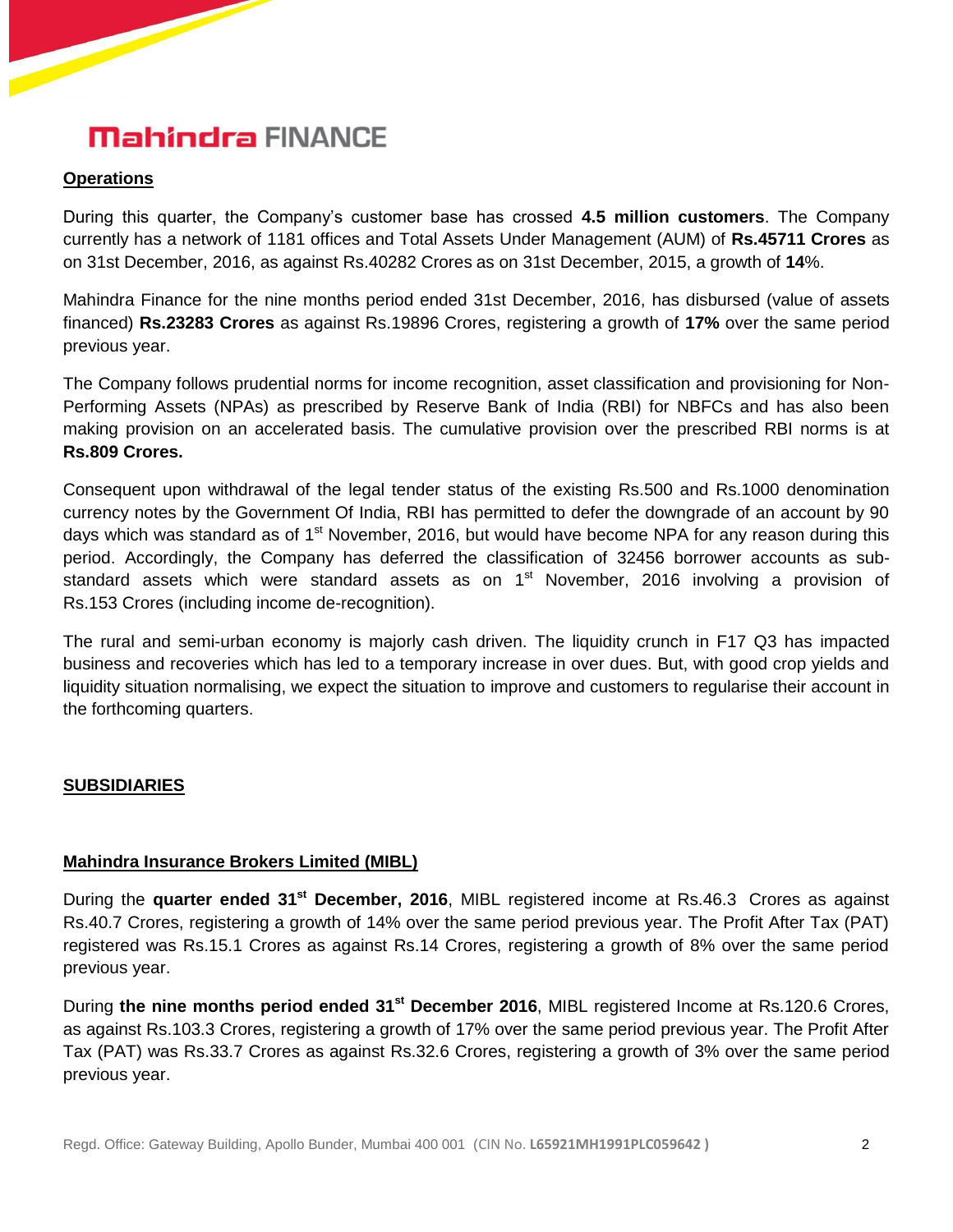#### **Mahindra Rural Housing Finance Limited (MRHFL)**

During the **quarter ended 31st December, 2016,** MRHFL **disbursed Rs. 462.7 Crores** as against Rs. **341.1** Crores during the same period previous year, registering a growth of 36 **%** over the same period previous year. The **Profit After Tax** (PAT) stood at **Rs. 16.1 Crores** as against Rs. **16.1** Crores registered for the same period previous year.

During the **nine months period ended 31st December 2016,** MRHFL **disbursed Rs. 1321.2 Crores** as against Rs. **1022.0** Crores during the same period previous year, registering a growth of 29 **%** over the same period previous year. The **Profit After Tax** (PAT) registered a growth of 34 **%** at **Rs. 44.1 Crores** as against Rs. **32.8** Crores registered for the same period previous year.

#### **Mahindra Asset Management Company Private Limited (MAMCPL)**

During the quarter ended 31st December, 2016, MAMCPL **earned fees** of **Rs 1.05 Crores** as compared to Rs 0.35 Crores in the previous quarter ended  $30<sup>th</sup>$  September 2016. These were the first two quarters where the company earned investment management fees. The company incurred a loss of Rs.5.52 Crores during the December 2016 quarter compared to a loss of Rs 4.44 crores in the quarter ended September 2016. The asset management business is a long gestation business and expenses are expected to be higher than income till the assets under management reach a sizeable amount. MAMCPL, as the Investment Manager of the schemes of Mahindra Mutual Fund, managed more than Rs.1500 crores of assets in the month of December 2016.

### **About Mahindra & Mahindra Financial Services Limited**

Mahindra & Mahindra Financial Services Limited (Mahindra Finance), part of the Mahindra Group, is one of India's leading non-banking finance companies. Focused on the rural and semi-urban sector, the Company has over 4.5 million customers and has an AUM of over USD 6 billion. The Company is a leading vehicle and tractor financier and also offers fixed deposits and loans to SMEs. The Company has 1,181 offices across the country and is the first Non Banking Finance Company from India to form a part of Dow Jones Sustainability Index. Mahindra Finance has been ranked  $68<sup>th</sup>$  in the Top 100 "India's Best Companies to Work For 2016" by Great Place to Work® (GPTW) Institute in collaboration with The Economic Times.

The Company's Insurance Broking subsidiary, Mahindra Insurance Brokers Limited (MIBL), is a licensed Composite Broker providing Direct and Reinsurance broking services.

Mahindra Rural Housing Finance Limited (MRHFL) a subsidiary of Mahindra Finance provides loans for purchase, renovation, construction of houses to individuals in the rural and semi-urban areas of the country.

Mahindra Asset Management Company Private Limited (MAMCPL) a wholly owned subsidiary of Mahindra Finance has received the approval from the market regulator for establishing Mutual Fund business in India.

The Company has a JV in US, Mahindra Finance USA, in partnership with De Lage Landen, a subsidiary of Rabo Bank, for financing Mahindra tractors in US.